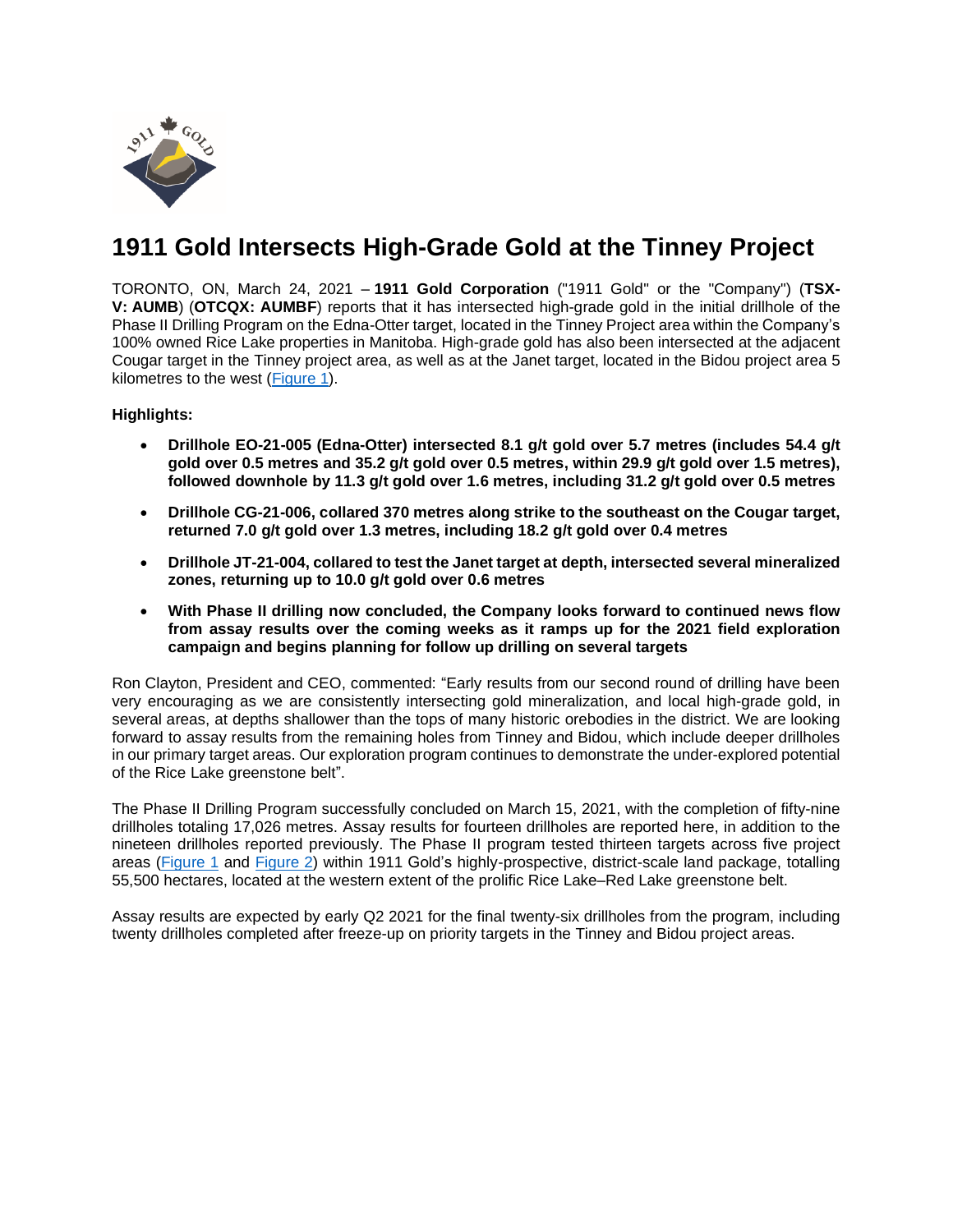| Table 1: Assay results from Phase II drilling |  |  |  |  |  |  |
|-----------------------------------------------|--|--|--|--|--|--|
|-----------------------------------------------|--|--|--|--|--|--|

| <b>Target</b>         | Hole $ID^{(1)}$ | <b>Easting</b> | <b>Northing</b>  | Length | Az.    | Incl.  | From   | To     | Length $^{(2)}$ | Gold <sup>(3)</sup> |
|-----------------------|-----------------|----------------|------------------|--------|--------|--------|--------|--------|-----------------|---------------------|
|                       |                 |                | (NAD83, UTMZ15N) | (m)    | (deg.) | (deg.) | (m)    | (m)    | (m)             | (g/t)               |
| <b>Edna-Otter</b>     | EO-21-005       | 340564         | 5638754          | 201    | 020    | -48    | 17.10  | 19.30  | 2.20            | 0.24                |
|                       |                 |                |                  |        |        |        | 29.40  | 35.05  | 5.65            | 8.13                |
|                       |                 |                |                  |        |        | Inc.   | 33.55  | 35.05  | 1.50            | 29.88               |
|                       |                 |                |                  |        |        | Inc.   | 33.55  | 34.05  | 0.50            | 54.40               |
|                       |                 |                |                  |        |        | and    | 34.55  | 35.05  | 0.50            | 35.20               |
|                       |                 |                |                  |        |        |        | 154.00 | 155.60 | 1.60            | 11.31               |
|                       |                 |                |                  |        |        | Inc.   | 154.60 | 155.10 | 0.50            | 31.20               |
|                       |                 |                |                  |        |        |        | 183.10 | 186.15 | 3.05            | 0.24                |
|                       | EO-21-006       | 340515         | 5638790          | 230    | 020    | $-45$  | 45.00  | 49.90  | 4.90            | 0.42                |
|                       |                 |                |                  |        |        |        | 138.35 | 140.35 | 2.00            | 2.10                |
|                       |                 |                |                  |        |        | Inc.   | 139.85 | 140.35 | 0.50            | 6.29                |
|                       | EO-21-015       | 340626         | 5638923          | 267    | 200    | $-45$  | 145.00 | 145.60 | 0.60            | 1.38                |
|                       |                 |                |                  |        |        |        | 224.20 | 225.60 | 1.40            | 0.95                |
| <b>Tinney Shear</b>   | TS-21-007       | 341217         | 5638214          | 371    | 197    | $-50$  | 190.15 | 197.95 | 7.80            | 0.56                |
|                       |                 |                |                  |        |        |        | 201.75 | 202.55 | 0.80            | 0.31                |
| Cougar                | CG-21-003       | 340808         | 5638604          | 323    | 265    | $-61$  | 101.15 | 101.80 | 0.65            | 1.34                |
|                       |                 |                |                  |        |        |        | 126.50 | 127.50 | 1.00            | 2.52                |
|                       |                 |                |                  |        |        |        | 133.45 | 135.30 | 1.85            | 1.15                |
|                       |                 |                |                  |        |        | Inc.   | 133.45 | 134.00 | 0.55            | 3.13                |
|                       | CG-21-005       | 340811         | 5638681          | 251    | 270    | $-55$  | 182.70 | 184.81 | 2.11            | 0.21                |
|                       | CG-21-006       | 340861         | 5638541          | 323    | 265    | $-45$  | 75.50  | 77.00  | 1.50            | 0.30                |
|                       |                 |                |                  |        |        |        | 105.50 | 106.80 | 1.30            | 6.98                |
|                       |                 |                |                  |        |        | Inc.   | 105.50 | 105.90 | 0.40            | 18.20               |
| Janet                 | JT-21-004       | 335518         | 5638596          | 351    | 165    | $-60$  | 71.90  | 72.50  | 0.60            | 0.55                |
|                       |                 |                |                  |        |        |        | 74.70  | 77.30  | 2.60            | 1.00                |
|                       |                 |                |                  |        |        |        | 81.30  | 82.30  | 1.00            | 0.34                |
|                       |                 |                |                  |        |        |        | 84.85  | 85.35  | 0.50            | 0.51                |
|                       |                 |                |                  |        |        |        | 86.80  | 87.30  | 0.50            | 4.05                |
|                       |                 |                |                  |        |        |        | 163.85 | 164.40 | 0.55            | 1.39                |
|                       |                 |                |                  |        |        |        | 166.70 | 167.20 | 0.50            | 4.09                |
|                       |                 |                |                  |        |        |        | 247.20 | 247.80 | 0.60            | 9.96                |
|                       |                 |                |                  |        |        |        | 249.45 | 250.15 | 0.70            | 2.56                |
|                       | JT-21-005       | 335705         | 5638621          | 351    | 170    | $-60$  | 65.32  | 66.00  | 0.68            | 0.41                |
|                       |                 |                |                  |        |        |        | 150.93 | 151.74 | 0.81            | 2.00                |
|                       |                 |                |                  |        |        |        | 154.60 | 157.76 | 3.16            | 1.32                |
| Osprey                | PM-21-005       | 306662         | 5664209          | 230    | 240    | $-50$  |        |        |                 | <b>NSV</b>          |
|                       | PM-21-006       | 306649         | 5664342          | 350    | 240    | $-50$  |        |        |                 | <b>NSV</b>          |
|                       | PM-21-007       | 306708         | 5664159          | 254    | 240    | $-55$  |        |        |                 | <b>NSV</b>          |
| <b>Wanipigow East</b> | WP-21-002       | 308565         | 5659882          | 233    | 190    | $-53$  |        |        |                 | <b>NSV</b>          |
|                       | WP-21-003       | 308064         | 5659987          | 401    | 170    | $-55$  |        |        |                 | <b>NSV</b>          |

 $<sup>(1)</sup>$  Numbering reflects order in which drillholes were planned, rather than sequence of drilling</sup>

(2) Represents drillcore length; true widths are presently unknown

(3) All reported intervals are weighted averages; NSV, no significant values

# **Drilling Results**

Drilling in the Tinney project area is focused on the Gunnar intrusion, a large synvolcanic porphyry dike in the core of a regional-scale fold  $(Figure 1)$  $(Figure 1)$ , as well as several shear structures that cut the dike and its host rocks (basalt-gabbro). The combination of favourable competency (porphyry) and chemistry (ironrich basalt-gabbro), coupled with the structural setting, represents an extremely compelling exploration target.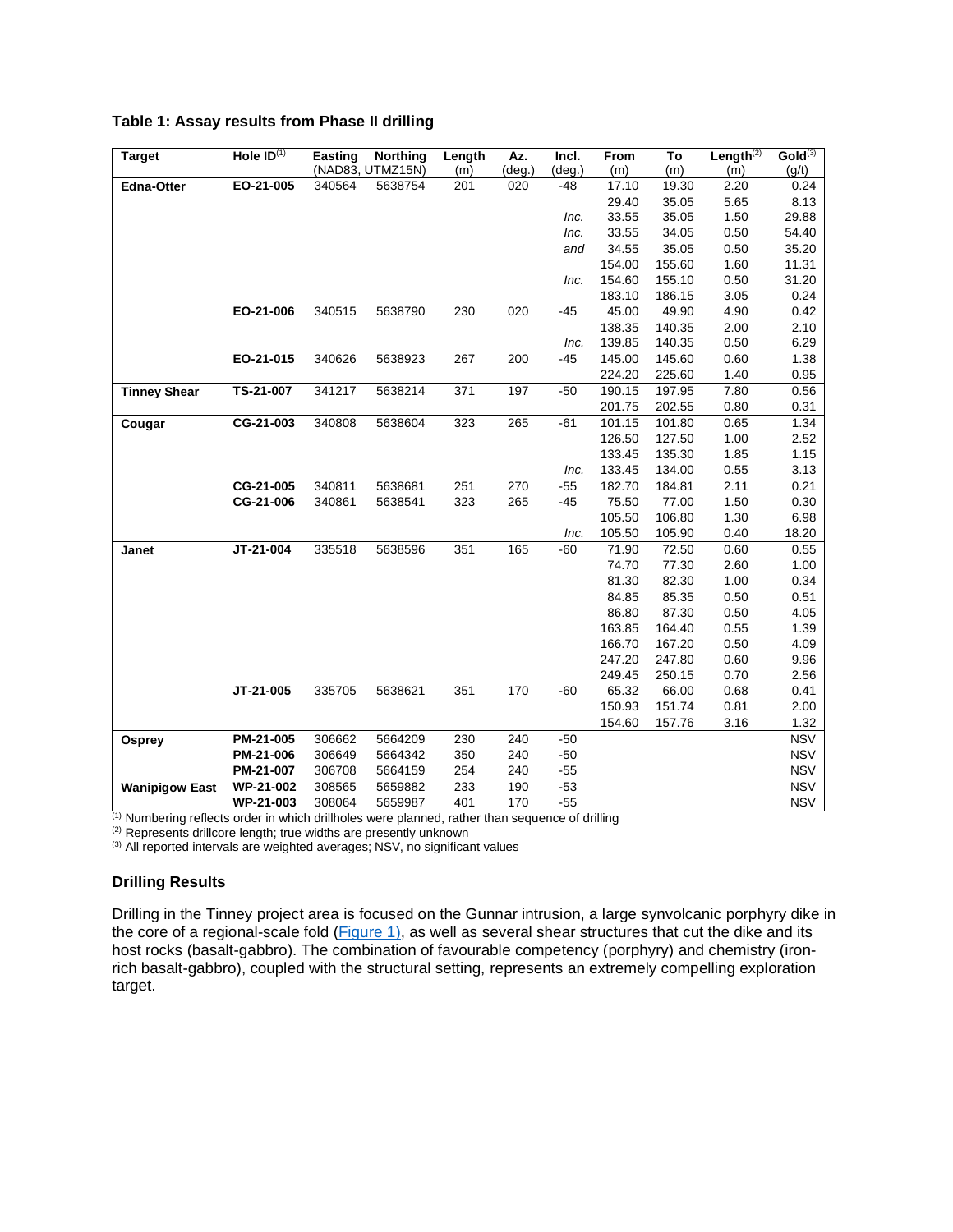

**Figure 3. Drill Hole Plan Map of Edna-Otter and Cougar Targets, Tinney Project**

Drillhole EO-21-005 was collared on section with previously-reported drillhole EO-20-001 (see News Release dated May 20, 2020) and was drilled on the opposite azimuth [\(Figure 3\)](https://www.1911gold.com/_resources/news/AUMB-NR-Mar-2021-Figure-3.pdf) to further constrain the orientations of structures in the hangingwall of the Gunnar intrusion and to test it's near-surface extent an area that failed to yield gold values from surface sampling.

Drillhole EO-21-005 intersected fractured, altered and veined porphyry over a core length of 52 metres from 15.5 to 67.5 metres downhole, including a central zone with visible gold in tourmaline-lined fractures that returned 8.13 g/t gold over 5.65 metres (29.4 to 35.05 metres downhole). Included in this intercept are intervals of higher-grade gold, including 29.88 g/t gold over 1.5 metres from 33.55 to 35.05 metres, which includes 54.4 g/t gold over 0.5 metres from 33.55 to 34.05 metres and 35.2 g/t gold over 0.5 metres from 34.55 to 35.05 metres. The local high-grade tenor of this mineralization, coupled with the substantial width of altered porphyry, underscore the exploration potential of the Gunnar intrusion.

Further downhole, in the hangingwall of the Gunnar intrusion, EO-21-005 intersected 11.31 g/t gold over 1.6 metres from 154.0 to 155.6 metres downhole, including 31.2 g/t gold over 0.5 metres from 154.6 to 155.1 metres, associated with smoky quartz-sulphide (pyrrhotite-chalcopyrite) veins with visible gold hosted by basalt at the contact of a minor porphyry intrusion.

Drillhole EO-21-006, collared 65 metres along strike to the northwest of EO-21-005 [\(Figure 3\)](https://www.1911gold.com/_resources/news/AUMB-NR-Mar-2021-Figure-3.pdf) and drilled on the same azimuth, likewise intersected two zones of gold mineralization, yielding 0.42 g/t gold over 4.9 metres (45.0 to 49.9 metres downhole) within a 30-metre interval of altered and veined porphyry, followed downhole by 2.1 g/t gold over 2 metres (138.35 to 140.35 metres downhole) hosted by a smoky quartzsulphide vein with visible gold in basalt, including 6.29 g/t gold over 0.5 metres (139.85 to 140.35 metres).

Drillhole EO-21-015, collared 180 metres to the northeast of EO-21-005 on the same section, and designed to undercut it from the opposite direction, intersected several zones of alteration and quartztourmaline veins in the Gunnar intrusion, yielding narrow zones of anomalous or low-grade gold values, Assay results are pending for several additional drillholes designed to test for extensions of the highgrade zones intersected in EO-21-005.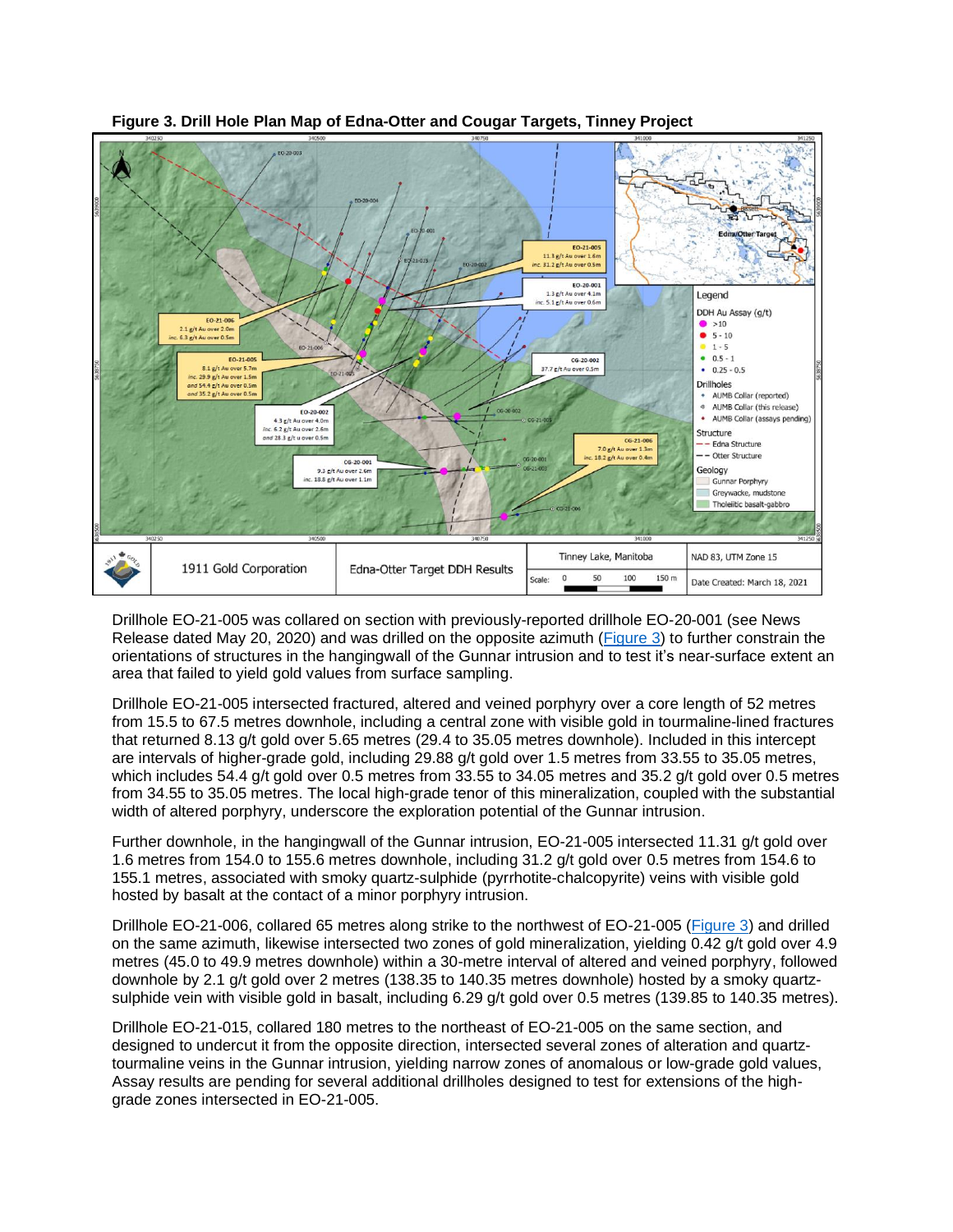Initial Phase II drillholes on the Cougar target (CG-21-003, 005 and 006), located 300 metres southeast of Edna-Otter, tested a north-south fault that cuts the Gunnar intrusion, yielding one significant intercept: drillhole CG-21-006 returned 6.98 g/t gold over 1.3 metres from 105.5 to 106.8 metres downhole, including 18.2 g/t gold over 0.4 metres, from smoky shear-hosted veins at the upper contact of the Gunnar intrusion.

The first Phase II drillhole (TS-21-007) on the Tinney Shear target, located 500 metres along strike to the southeast from the Cougar target, intersected the Gunnar intrusion at 250 metres depth, with strong alteration and quartz veins over a 33-metre core length, and local anomalous gold values. Further uphole, intensely sheared and altered basalt, with minor smoky quartz veins, returned an intercept of 0.56 g/t gold over 7.8 metres. One additional drillhole has been completed to test this zone and the Gunnar intrusion 80 metres along strike to the west, with assay results pending.

At the Bidou project [\(Figure](https://www.1911gold.com/_resources/news/AUMB-NR-Mar-2021-Figure-1.pdf) 1), two drillholes tested the Janet target at depth, returning several gold intercepts, including local high-grade gold, associated with stockwork quartz-tourmaline veins in altered porphyry and basalt. This target has now been tested by wide-spaced drilling over 400 metres along strike and up to 300 metres depth. New data from the nine drillholes now completed will be utilized to vector toward potential high-grade zones within this large-scale system.

First pass drilling of targets at the Poundmaker (Osprey) and Wanipigow East projects [\(Figure](https://www.1911gold.com/_resources/news/AUMB-NR-Mar-2021-Figure-2.pdf) 2), located northwest of the True North complex, confirmed the presence of favourable host rocks and structures, locally with quartz veins and alteration, but did not yield significant assay results.

## **QA-QC Protocols**

Sample handling, preparation and analysis are monitored through the implementation of formal chain-ofcustody procedures and quality assurance-quality control (QA-QC) programs designed to follow industry best practices. Drillcore is logged and sampled in a secure facility located in Bissett, Manitoba. Drillcore samples for gold assay are cut in half using a diamond saw and are submitted to Activation Laboratories Ltd. (Actlabs) in Ancastor, Ontario, for preparation by crushing to 80% passing 2.0 millimetres, riffle splitting to obtain 250-gram aliquots, and pulverizing to 95% passing 106 microns; the pulverizer bowl is cleaned with sand after each sample. Pulps are analyzed by a 30-gram fire assay and AAS finish. For assays above 5 g/t Au, a cut of the original pulp was re-assayed with a gravimetric finish. Samples with visible gold are analyzed by metallic screen assay, with the weighted average of gold for the entire sample reported, based on fire assays of the screen oversize and undersize fractions. In addition to Actlabs' in-house QA-QC protocols, 1911 Gold inserts certified standards, non-certified blanks and field duplicates into the sample stream at regular intervals, such that QA-QC accounts for 10% of the total samples submitted. Results are routinely evaluated for accuracy, precision and contamination.

#### **Qualified Person Statement**

Technical information in this news release has been prepared, reviewed and approved by Dr. Scott Anderson, Ph.D., P.Geo., the Company's Vice President, Exploration, and Qualified Person as defined by Canadian National Instrument 43-101 – Standards of Disclosure for Mineral Projects.

#### **About 1911 Gold Corporation**

1911 Gold is a junior explorer that holds a highly prospective, consolidated land package totalling 55,500 hectares within and adjacent to the Archean Rice Lake greenstone belt in Manitoba, and also owns the True North mine and mill complex at Bissett, Manitoba, where it is reprocessing historic tailings on a seasonal basis. 1911 Gold believes its land package is a prime exploration opportunity, with potential to develop a mining district centred on the True North complex. The Company also owns the Tully and Denton-Keefer projects near Timmins, Ontario, and intends to focus on both organic growth opportunities and accretive acquisition opportunities in North America.